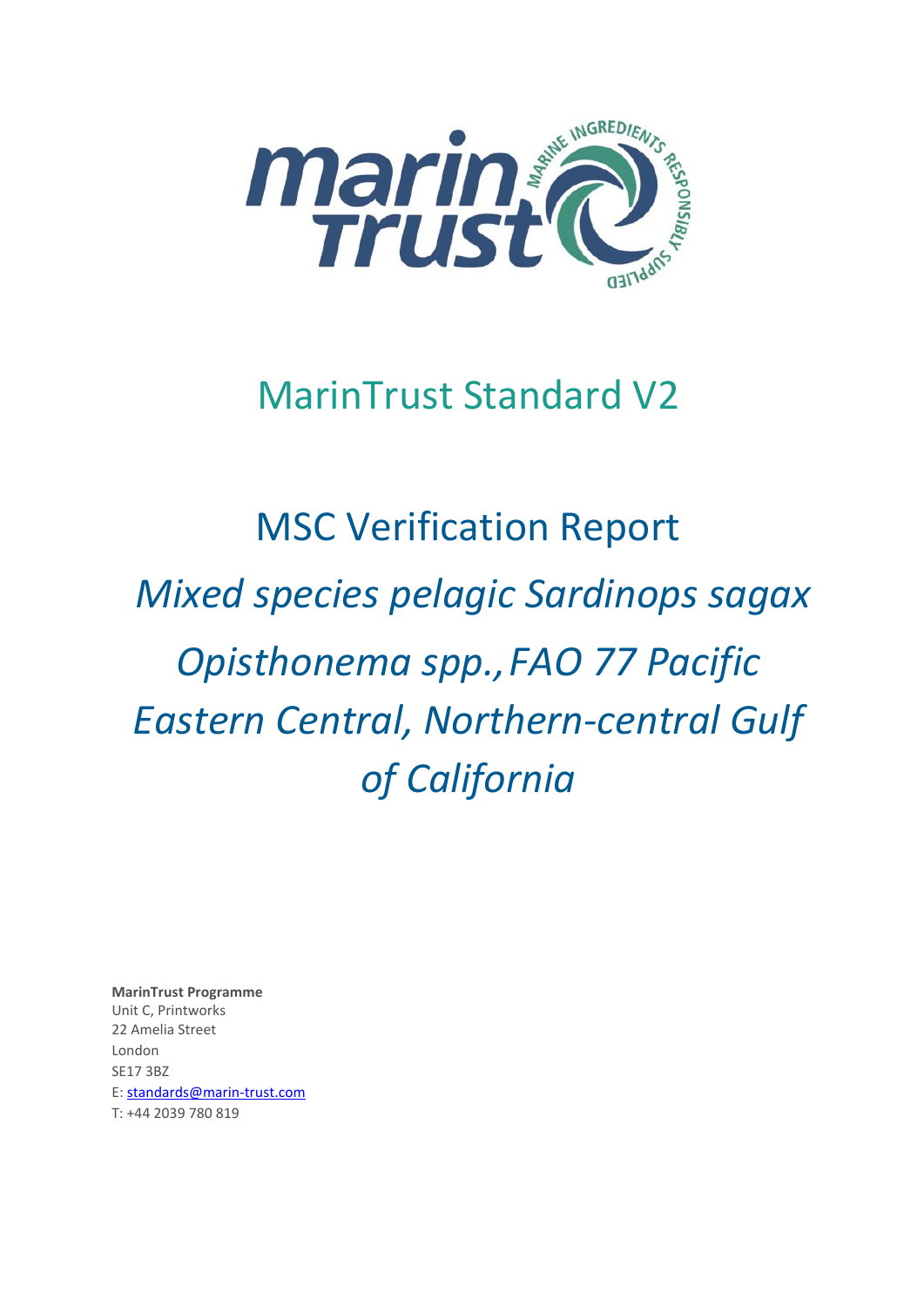

## Table 1 Application details and summary of the assessment outcome

|                                                     | Species:                         | Mixed species pelagic Sardinops sagax<br>Opisthonema spp.               |  |
|-----------------------------------------------------|----------------------------------|-------------------------------------------------------------------------|--|
| <b>Fishery For Verification</b>                     | Geographical area:               | FAO 77 Pacific Eastern Central, Northern-<br>central Gulf of California |  |
|                                                     | Stock:                           | FAO 77 Pacific Eastern Central, Northern-<br>central Gulf of California |  |
|                                                     | Gear:                            | Purse seine                                                             |  |
| <b>MSC Certification</b><br><b>Report Reference</b> | Finland Baltic herring and sprat |                                                                         |  |
| <b>Date</b>                                         | February 2022                    |                                                                         |  |
| <b>Report Code</b>                                  | MSCV 17 (2021)                   |                                                                         |  |
| Assessor                                            | <b>Conor Donnelly</b>            |                                                                         |  |

#### Application details and summary of the assessment outcome

| Company Name(s): Maz Industrial, Industrias Bardas, Pacifico Industrial, Sardinas de Sonora, |                       |                                   |  |
|----------------------------------------------------------------------------------------------|-----------------------|-----------------------------------|--|
| <b>Guaymas Protein</b>                                                                       |                       |                                   |  |
| Country: Mexico                                                                              |                       |                                   |  |
| Email address:                                                                               |                       | <b>Applicant Code:</b>            |  |
| <b>Certification Body Details</b>                                                            |                       |                                   |  |
| Name of Certification Body:                                                                  |                       | <b>Global Trust Certification</b> |  |
| Assessor                                                                                     | <b>Conor Donnelly</b> |                                   |  |
| <b>Verification Period</b>                                                                   | To February 2022      |                                   |  |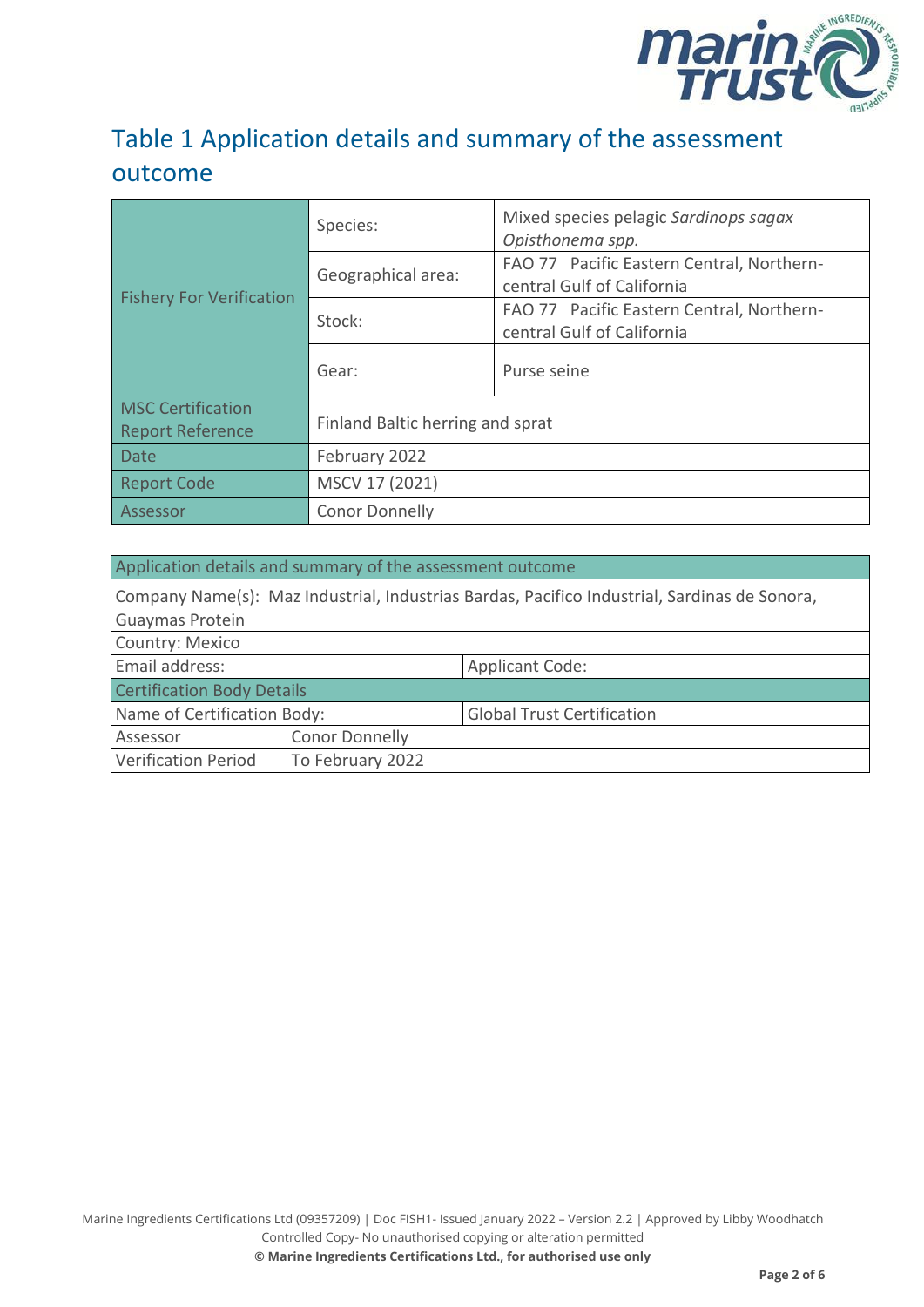# <span id="page-2-0"></span>Table 2 Summary of Results

| Verification                                                                                                                                                                                                                                                                          | <b>MSC Report</b>                                                                                                                                                                                                                        | MarinTrust applicant                                                                                                                         | <b>Results</b> |  |  |
|---------------------------------------------------------------------------------------------------------------------------------------------------------------------------------------------------------------------------------------------------------------------------------------|------------------------------------------------------------------------------------------------------------------------------------------------------------------------------------------------------------------------------------------|----------------------------------------------------------------------------------------------------------------------------------------------|----------------|--|--|
| Scope (Species and<br>Area)                                                                                                                                                                                                                                                           | Pacific sardine (Sardinops<br>sagax), thread herring<br>complex (Opisthonema<br>spp.); Mexican territorial<br>waters in the central-<br>northern Gulf of<br>California, in NW Mexico                                                     | Mixed species pelagic<br>Sardinops sagax,<br>Opisthonema spp.; FAO<br>77 Pacific Eastern<br>Central, Northern-<br>central Gulf of California | Scope matches  |  |  |
| Stock                                                                                                                                                                                                                                                                                 | Northern/Central Gulf of<br>California Pacific sardine,<br>Northern/Central Gulf of<br>California thread herring<br>complex                                                                                                              | FAO 77 Pacific Eastern<br>Central, Northern-<br>central Gulf of California                                                                   | Scope matches  |  |  |
| <b>Vessel list</b>                                                                                                                                                                                                                                                                    | Latest vessel list available<br>appears to be in Public<br>Certification Report at<br>https://fisheries.msc.org/<br>en/fisheries/small-<br>pelagics-fishery-in-<br>sonora-gulf-of-<br>california/@@assessment<br>$\overline{\mathsf{S}}$ | Maz industrial fleet<br><b>CANAIPES</b>                                                                                                      | Scope matches  |  |  |
| Determination                                                                                                                                                                                                                                                                         |                                                                                                                                                                                                                                          |                                                                                                                                              |                |  |  |
| The applicant is sourcing from MSC fisheries and the scope of the client's application with<br>regard this species/stock and the MSC UoA matches. Accordingly, the stock is APPROVED in line<br>with section 1.2 of the MarinTrust Standard v2.0.<br><b>Notes for On-site Auditor</b> |                                                                                                                                                                                                                                          |                                                                                                                                              |                |  |  |
|                                                                                                                                                                                                                                                                                       |                                                                                                                                                                                                                                          |                                                                                                                                              |                |  |  |

NA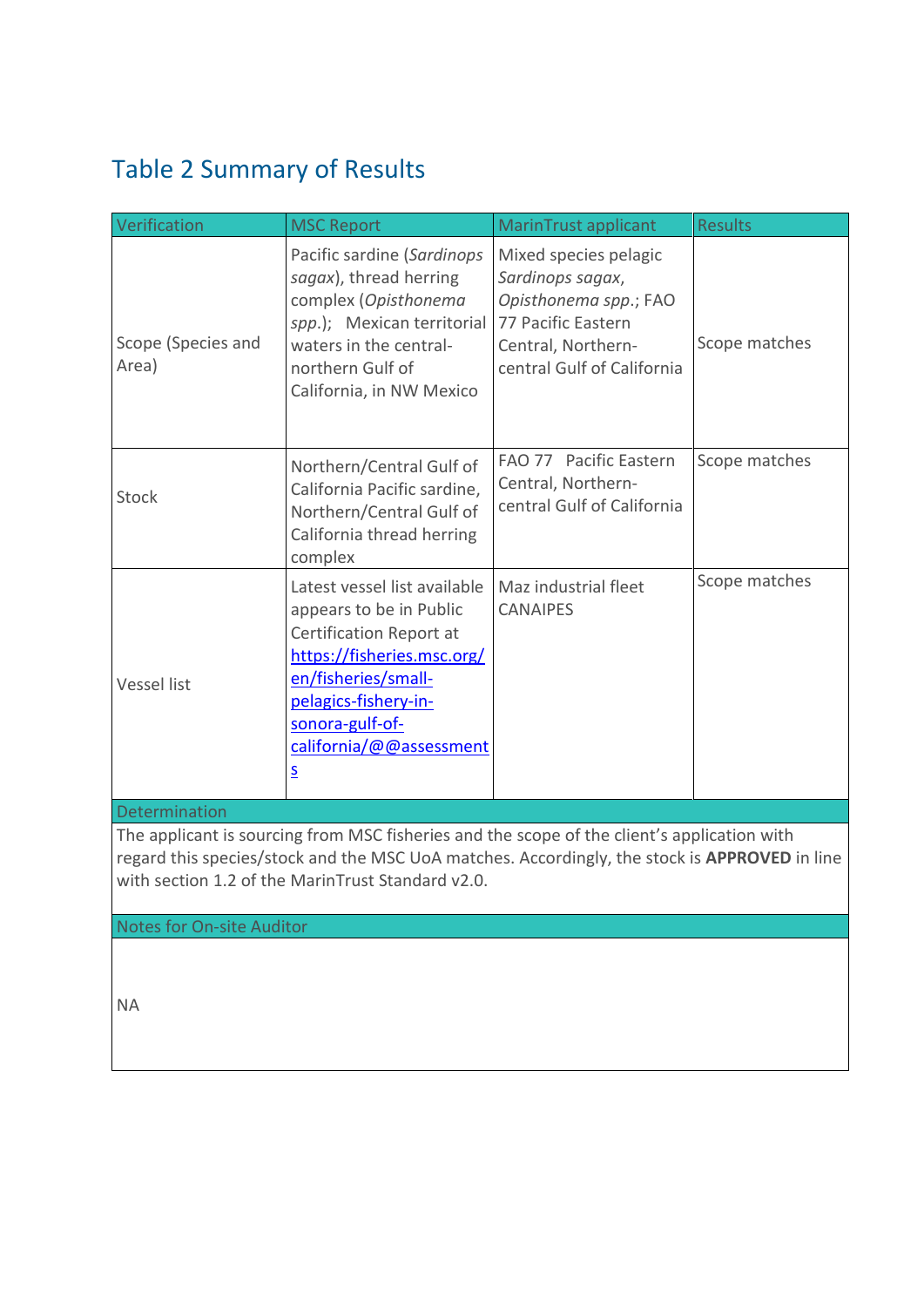

### Assessor Guidance

#### **HOW TO COMPLETE THIS VERIFICATION REPORT**

The process for completing the template for MSC Verification is as follows:

- 1. Compare the scopes of the MSC certification and the MarinTrust applicant fishery. Use **T[ABLE](#page-3-0) 3**. definitions to complete Results section.
- 2. Reach a final approval recommendation. After completing Scope **T[ABLE](#page-3-0) 3** the assessment team will be able to provide a final decision on approval. Results shown in **T[ABLE](#page-2-0) 2**.

| <b>Definition</b>                 | <b>MSC Unit of</b><br>Certification<br><b>Definition</b><br>(V1.3) | MSC Unit of Certification Definition (MSC<br>Fisheries Certification Requirements v 2.0)                                                                                      | <b>MARINTRUST Unit of</b><br>Approval definition                                                                                                   | Scope<br>comparison |
|-----------------------------------|--------------------------------------------------------------------|-------------------------------------------------------------------------------------------------------------------------------------------------------------------------------|----------------------------------------------------------------------------------------------------------------------------------------------------|---------------------|
| <b>Target</b><br><b>Species</b>   | The target<br>species                                              | The target species                                                                                                                                                            | Intended species which<br>is sought after and the<br>focus of fishing effort                                                                       |                     |
| <b>Results</b>                    | <b>NA</b>                                                          | Pacific sardine (Sardinops sagax), thread<br>herring complex (Opisthonema spp.)                                                                                               | Mixed species pelagic<br>Sardinops sagax,<br>Opisthonema spp                                                                                       | Scope<br>matches    |
| <b>Stock</b><br><b>Definition</b> | The target<br>stock (s)                                            | A description of the biological unit stock<br>exploited by the fishery, as commonly used in<br>management and assessment reports (e.g.<br>North Sea spring spawning herring). | Subpopulation of<br>species which is self-<br>sustaining within a<br>distinct area, as<br>commonly used in<br>management and<br>assessment reports |                     |

## <span id="page-3-0"></span>Table 3 Scope definitions according to standards

Marine Ingredients Certifications Ltd (09357209) | Doc FISH1- Issued January 2022 – Version 2.2 | Approved by Libby Woodhatch Controlled Copy- No unauthorised copying or alteration permitted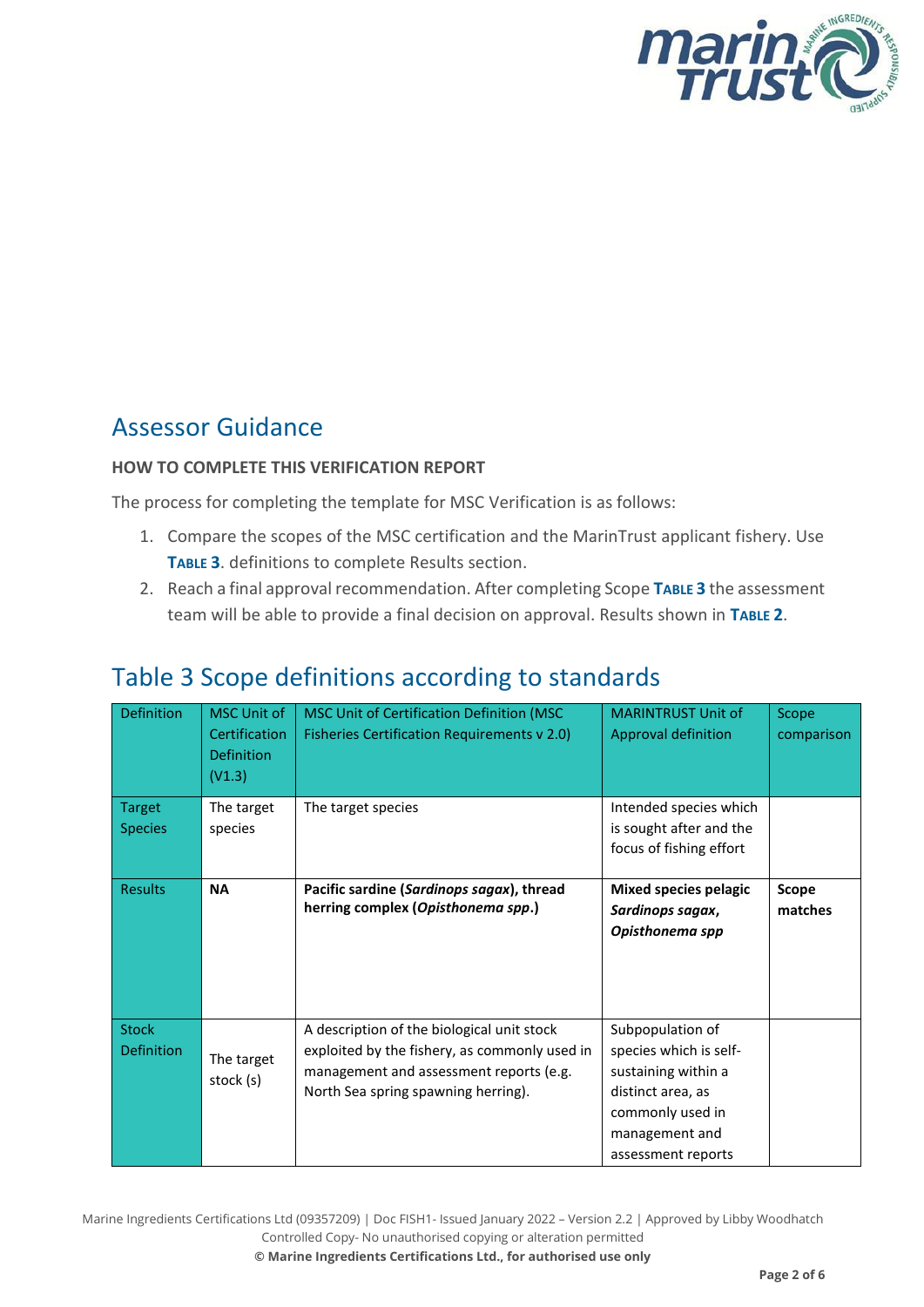

|                                  |                                                              |                                                                                                                                                                                                     | (e.g. North Sea spring<br>spawning herring).                                                                                                     |                                                                                                  |
|----------------------------------|--------------------------------------------------------------|-----------------------------------------------------------------------------------------------------------------------------------------------------------------------------------------------------|--------------------------------------------------------------------------------------------------------------------------------------------------|--------------------------------------------------------------------------------------------------|
| <b>Results</b>                   | <b>NA</b>                                                    | Northern/Central Gulf of California Pacific<br>sardine, Northern/Central Gulf of California<br>thread herring complex                                                                               | FAO 77 Pacific<br>Eastern Central,<br><b>Northern-central Gulf</b><br>of California                                                              | <b>Applicant</b><br>description<br>is less<br>specific<br>than MSC<br>but<br>appears to<br>match |
| Geographic<br>Area               |                                                              | A description of the geographic area within<br>which the fishery is undertaken. This may be<br>only a part or the entire stock unit included<br>under stock name. FAO and ICES definitions<br>used. | Area of the sea<br>designated by the FAO<br>and ICES                                                                                             |                                                                                                  |
| <b>Results</b>                   |                                                              | Mexican territorial waters in the central-<br>northern Gulf of California, in NW Mexico                                                                                                             | FAO 77 Pacific<br>Eastern Central,<br><b>Northern-central Gulf</b><br>of California                                                              | <b>Applicant</b><br>description<br>is less<br>specific<br>than MSC<br>but<br>appears to<br>match |
| <b>Harvest</b><br>Method         | The fishing<br>method or<br>gear                             | FAO defined gear terminology and/or legally<br>defined/recognised in that jurisdiction used<br>to describe fishing gears.                                                                           | Fishing equipment as<br>defined by the FAO or<br>that designated by the<br>legal authorities                                                     |                                                                                                  |
| <b>Results</b>                   |                                                              | <b>Purse seine</b>                                                                                                                                                                                  | <b>Purse seine</b>                                                                                                                               | <b>Scope</b><br>matches                                                                          |
| Fleets,<br>individual<br>vessels | Practice<br>(including<br>vessels)<br>pursuing<br>that stock | Named vessels on a client list.<br>Named fishing organisations/entities that<br>have access to the certificate.                                                                                     | Named vessels on a<br>client list.<br>Named fishing<br>organisations/entities<br>that have access to the<br>certificate, through the<br>factory. |                                                                                                  |

Marine Ingredients Certifications Ltd (09357209) | Doc FISH1- Issued January 2022 – Version 2.2 | Approved by Libby Woodhatch Controlled Copy- No unauthorised copying or alteration permitted **© Marine Ingredients Certifications Ltd., for authorised use only**